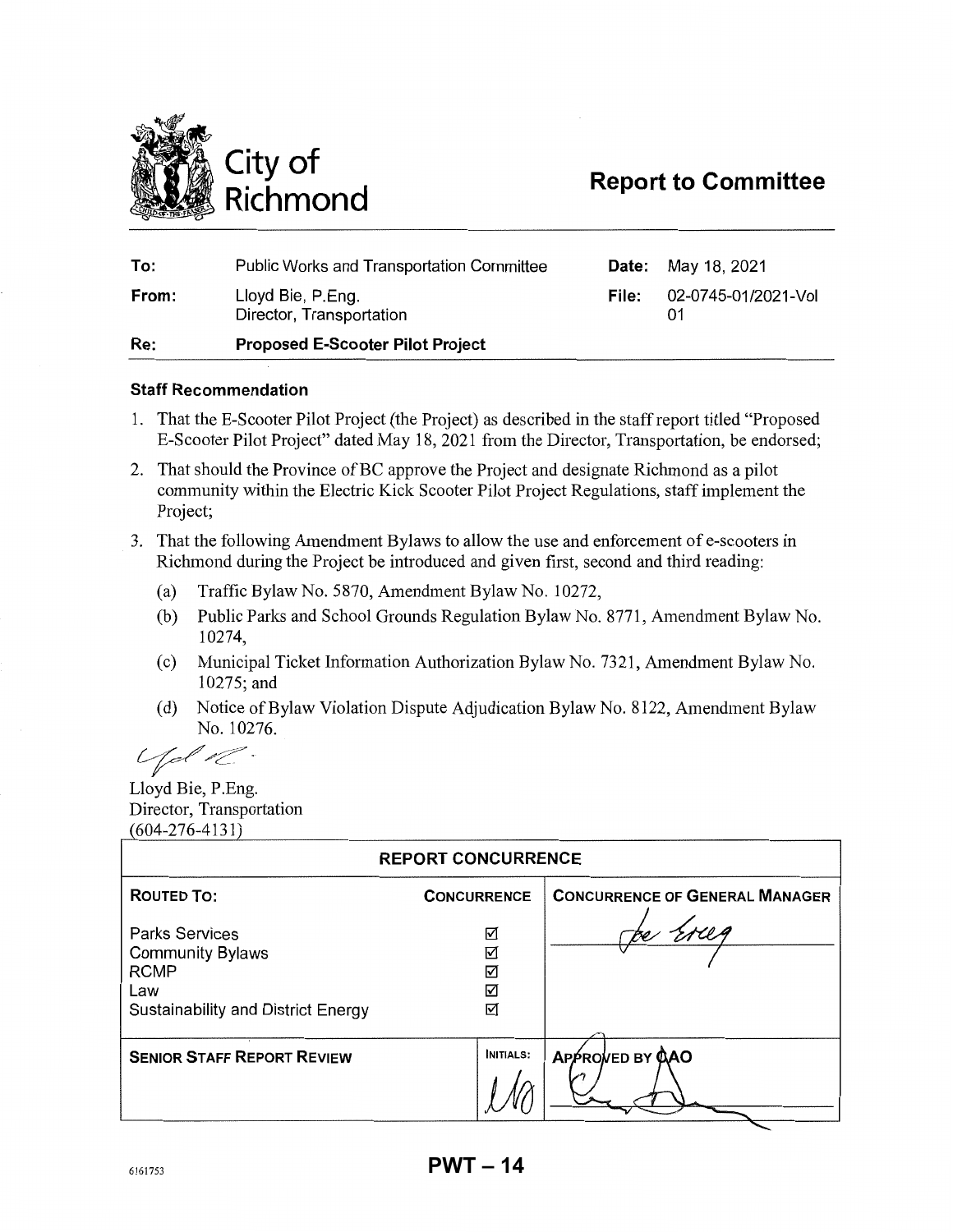#### **Staff Report**

#### **Origin**

In October 2019, amendments to the provincial Motor Vehicle Act were enacted that gave the Province the ability to establish a regulatory framework to support the use of increasingly diverse modes of personal transportation. The framework allows for pilot projects in communities to test motorized personal mobility technologies such as electric kick scooters, also known as escooters.

At the November 20, 2019 Public Works and Transportation Committee, staff were directed to:

*"study the regulation of electric scooter sharing and parking and any related regulatory amendments that may be necessary to facilitate the introduction of dockless electric scooters sharing in Richmond (pending provincial regulatory approvals) and report back at the same time as the forthcoming March 2020 bike-sharing pilot."* 

Since late 2019, staff have been working with the Province to create the pilot e-scooter program and to have Richmond included as a pilot community within the provincial framework. On March 22, 2021, the Province announced the Active Transportation Electric Kick Scooter Pilot Project Regulations that allow the provincial government to partner with communities to assess e-scooters. To be considered for the pilot program, Council's endorsement of participation and enactment of required bylaw amendments are required. This report seeks to fulfil these requirements and responds to the above referral.

This report supports Council's Strategic Plan 2018-2022 Strategy #2 A Sustainable and Environmentally Conscious City:

*Environmentally conscious decision-making that demonstrates leadership in implementing innovative, sustainable practices and supports the City's unique biodiversity and island ecology.* 

*2.2 Policies and practices support Richmond's sustainability goals.* 

This report supports Council's Strategic Plan 2018-2022 Strategy #4 An Active and Thriving Richmond:

*An active and thriving community characterized by diverse social and wellness programs, services and spaces that foster health and well-being for all.* 

*4.1 Robust, affordable, and accessible sport, recreation, wellness and social programs for people of all ages and abilities.* 

This report supports Council's Strategic Plan 2018-2022 Strategy #6 Strategic and Well-Planned Growth:

*Leadership in effective and sustainable growth that supports Richmond's physical and social needs.*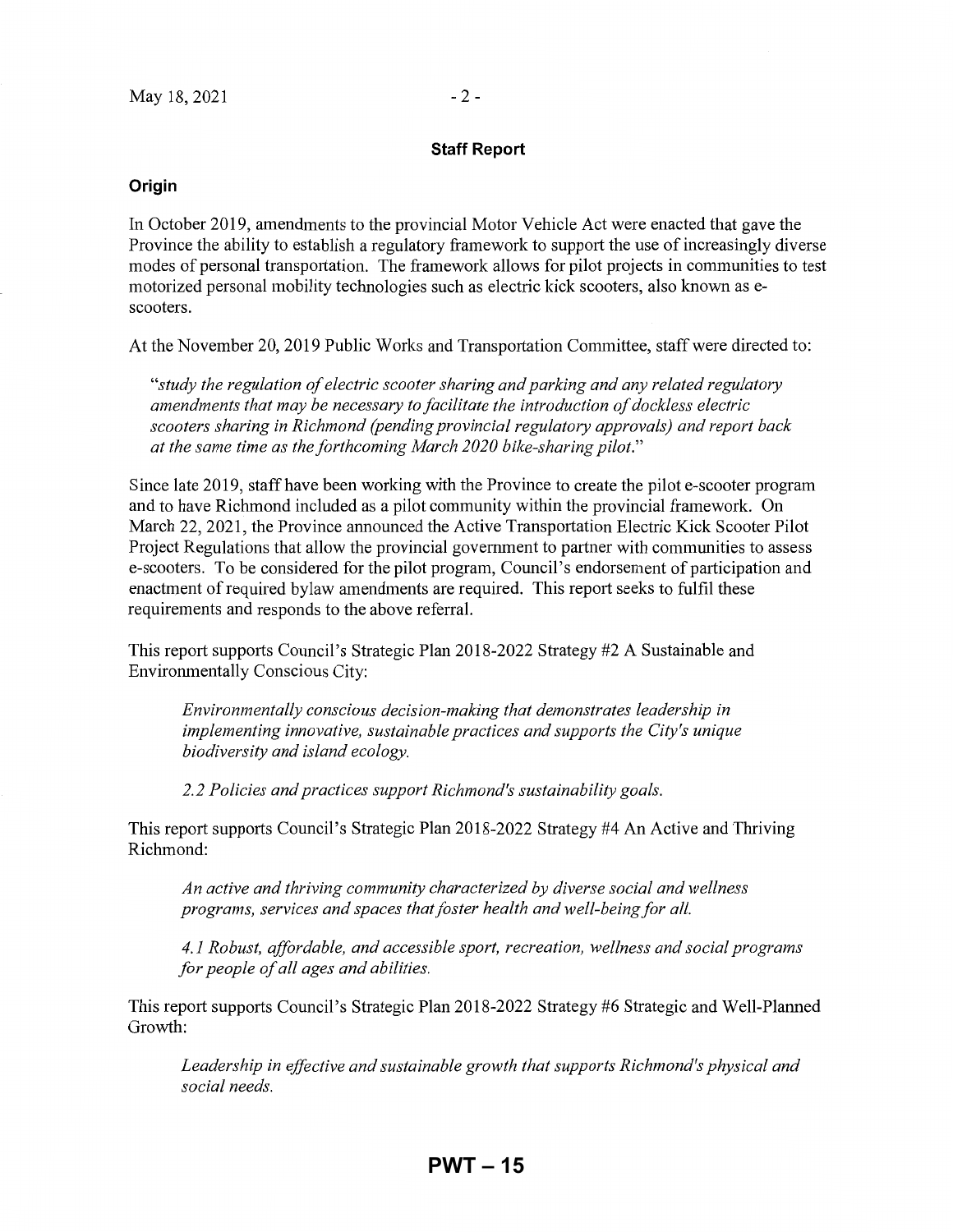### *6.3 Build on transportation and active mobility networks.*

#### **Analysis**

#### Motor Vehicle Act Micromobility Pilot Projects

In January 2020, the Ministry of Transportation and Infrastructure (the Ministry) released its Pilot Project Proposal Package for communities interested in establishing pilot projects to test motorized personal mobility technologies such as electric kick scooters, known as e-scooters (Figure 1). Pilot projects can have a maximum term of three years.

In accordance with the provincial process, staff submitted an Expression of Intent (EOI) on January 31, 2020 followed by the submission of a more detailed Pilot Project Proposal on March 6, 2020 to pennit the operation of e-scooters in Richmond.



Figure 1: E-Scooter User

This report addresses the Provincial Cabinet requirements for implementation of the Project:

- Council consent to participate in the Province of BC's Motor Vehicle Act Micromobility Pilot Projects Program in partnership with the Ministry; and
- The City's proposed Project including the required bylaw amendments being approved by Provincial Cabinet.

Generally, the regulations for e-scooters are similar to those for bicycles and e-bicycles; a notable exception is the maximum speed of 24 km/h for e-scooters versus 32 km/h for e-bicycles (Table 1). Municipalities have the ability to further regulate how and where e-scooters can travel on municipal roadways via bylaw, such as setting speed restrictions and establishing rules onescooter use on different types of facilities.

| Category                        | <b>Description</b>                                                                                                                                                                                                                                                                                                                                                                                                                                                            |
|---------------------------------|-------------------------------------------------------------------------------------------------------------------------------------------------------------------------------------------------------------------------------------------------------------------------------------------------------------------------------------------------------------------------------------------------------------------------------------------------------------------------------|
| Device<br><b>Specifications</b> | Powered solely by one or more electric batteries<br>۰<br>Up to four wheels (1-2 wheels in front, 1-2 wheels at rear) with platform for standing<br>٠<br>Maximum speed of 24 km/h<br>۰<br>Continuous power output rating that in total does not exceed 500 W<br>Equipped with bell or horn<br>Front white or amber light and rear red light when operated between $\frac{1}{2}$ hour after<br>۰<br>sunset and 1/2 hour before sunrise<br>No seating<br>۰                       |
| Area of<br>Operation            | Designated roads and off-street pathways in a pilot community, in accordance with<br>٠<br>the provincial regulation and bylaws of the pilot community<br>On streets with speed limit of 50 km/h or less: in a designated cycling lane or as<br>٠<br>near as possible to the right side of the street<br>On streets with speed limit greater than 50 km/h: only in a designated cycling lane<br>٠<br>Not permitted on sidewalks unless allowed by pilot community's bylaw<br>٠ |

| Table 1: Summary of Provincial E-Scooter Pilot Project Regulations |  |  |  |  |  |
|--------------------------------------------------------------------|--|--|--|--|--|
|--------------------------------------------------------------------|--|--|--|--|--|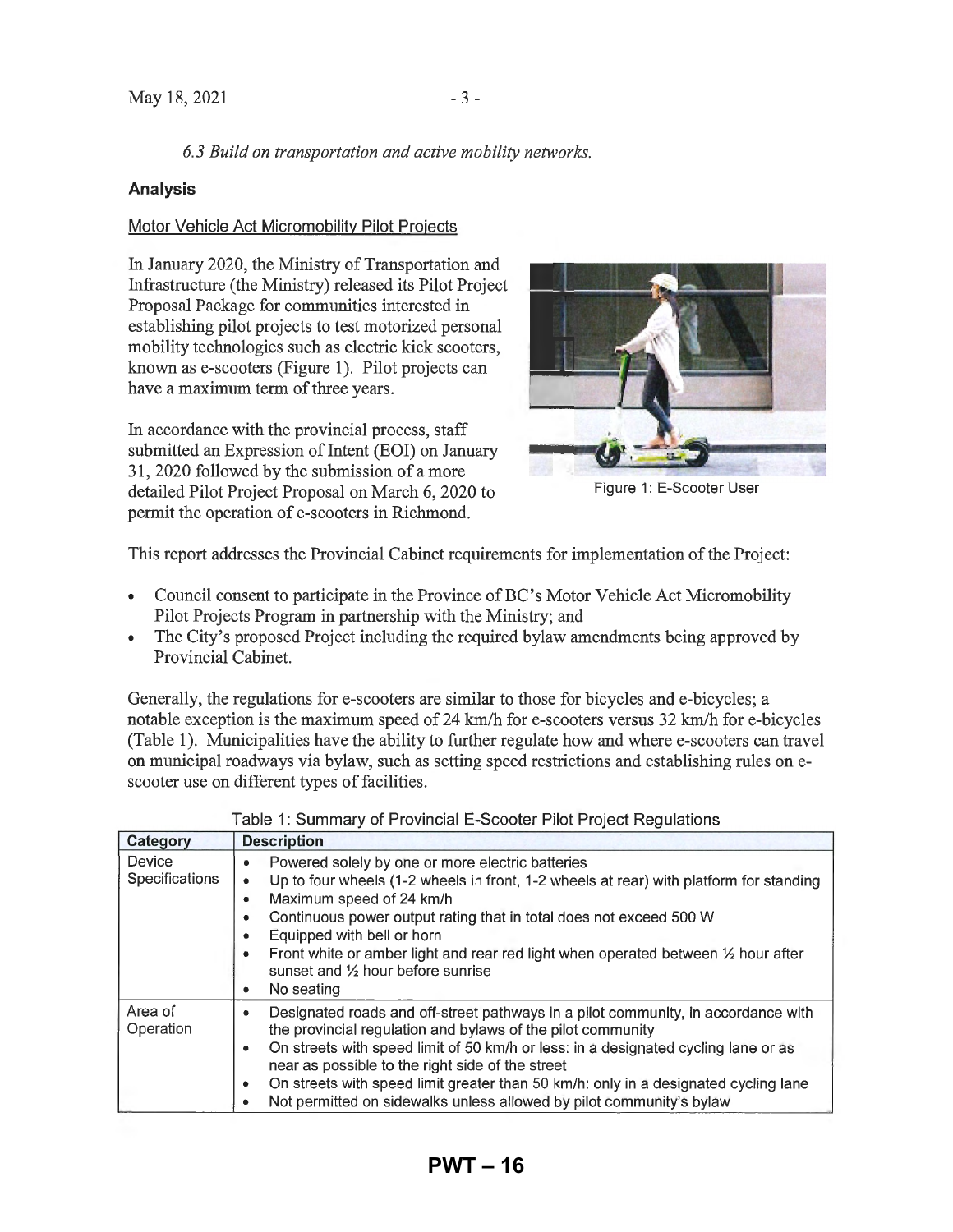| Category     | <b>Description</b>                        |
|--------------|-------------------------------------------|
| User         | Must be 16 years of age or older          |
| Requirements | Must wear a helmet                        |
|              | Do not need to hold a driver's licence    |
|              | Must not carry passengers or ride abreast |

#### Overview of Richmond Proposed E-Scooter Pilot Project

The Project supports a new low carbon mobility option for Richmond residents, employees and visitors, and encourages transit use with a solution for the first and last mile trip. The goal is to provide a safe, convenient and fun personal mobility option for residents that reduces private automobile use, promotes active transportation and transit use, enhances connectivity, and allows multi-modal access to employment, recreation areas and services. With a potential shared escooter system, the devices can be integrated in future mobility hubs to enhance user access. Through monitoring and evaluation, the Project is an opportunity to understand the safety of escooters, impacts on the public realm, potential for travel mode shift, and community perceptions that in tum will help inform future micromobility and active transportation initiatives.

Staff propose that e-scooters be permitted to operate on selected roadways and off-street pathways. The following Project operational parameters beyond those of the provincial regulations are based on research to date on e-scooter operations in cities in Canada and around the world, discussion with e-scooter share operators, and consultation with Richmond RCMP, Vancouver Coastal Health, and the Richmond Active Transportation Committee.

#### Operating Conditions

While e-scooters may be viewed as similar to bicycles or e-bicycles, these are new devices and a restrained approach of pennitting where the devices can operate on public roadways is appropriate for a pilot project employing new technology. Staff therefore propose that e-scooters be permitted to operate on:

- streets with designated cycling facilities,
- local streets defined as a street without lane lines or a directional dividing line with a speed limit of 50 km/h or less,
- streets with a directional dividing line and a maximum speed of 30 km/h, and
- off-street paved pathways next to the roadway or in parks that are signed or marked for shared use.

At the time of writing this report, the recommended operating areas are similar to those being considered in other Metro Vancouver municipalities participating in the provincial pilot program that intend to pennit the operation of privately-owned e-scooters. Consistent with the provincial regulations, e-scooters will not be permitted on sidewalks. Staff further recommend that escooters not be permitted on unpaved trails due to safety concerns regarding the stability of the devices on uneven surfaces.

The facilities where e-scooters may operate will be defined by amendments to Traffic Bylaw No. 5870 and Public Parks and School Ground Regulations Bylaw No. 8771 as described in further detail below.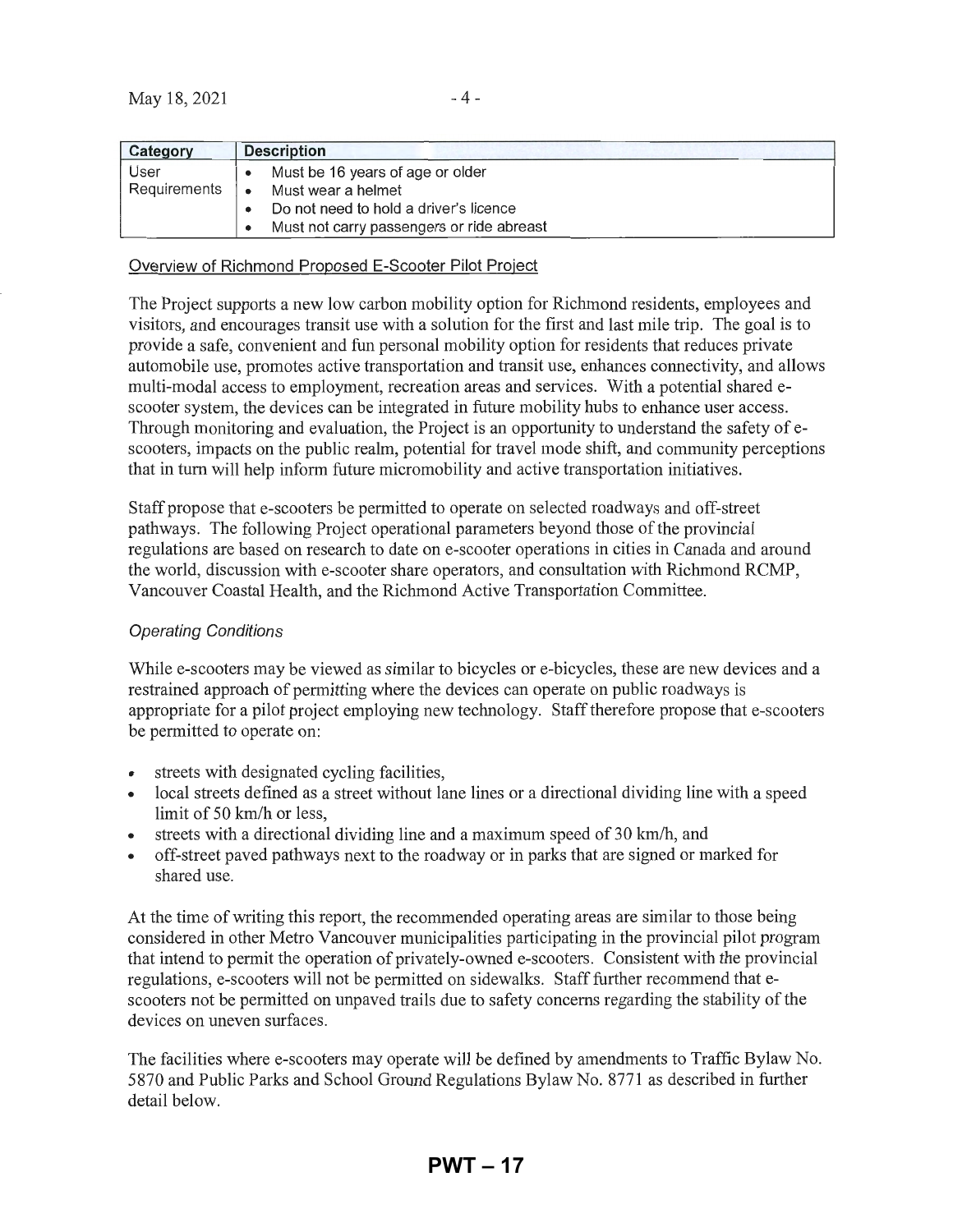Research indicates that a common risk factor for e-scooter injuries is speed. Staff recommend that the maximum speed limit for on-street facilities be 20 km/h, which is the average speed of a typical cyclist. To minimize conflicts between motorized e-scooters and other users of off-street facilities due to higher differential speeds, the maximum speed limit will be reduced to 15 km/h on off-street pathways that may be shared with pedestrians (e.g., Railway Greenway). When on shared pathways where pedestrians are present, the provincial regulations require users to operate the e-scooter at a speed that does not exceed pedestrian traffic except when passing.

#### Safety and Enforcement

Research shared by Vancouver Coastal Health identifies the following key safety factors for escooter users:

- lack of helmet use.
- illegal sidewalk riding,
- higher operating speed, and
- riding while under the influence of alcohol or drugs.

The areas of operation and the lower operating speeds are additional mitigative measures designed to address potential safety concerns beyond the provincial regulations. Similar to bicycle regulations, the enforcement of e-scooter regulations when riding will be provided by Richmond RCMP.

Staff are also exploring a partnership with Preventable for a safety education campaign regarding the use of e-scooters. Preventable is a nation-wide, multi-partner non-profit organization that undertakes social marketing campaigns focused on raising awareness of preventable injuries and changing attitudes and actions that directly lead to those injuries.

#### Monitoring and Evaluation

Following provincial approval of a municipality's pilot program, the Ministry requires that municipalities provide an annual report related to the use and operation of e-scooters. At the one-year anniversary of the launch of the Project, staff will report back to Council with a status update for endorsement prior to submission to the Province to fulfill its monitoring and evaluation reporting requirements including:

- the extent to which e-scooter use promotes active transportation,
- the safety of e-scooter users and other road users,
- compliance with and enforcement of the provincial regulations and the bylaws of the pilot community, and
- the provision and use of e-scooter rental services and their regulation by the pilot community.

Data from various sources will be collected and analyzed to enable a data-led decision-making process to address any concerns that arise and inform any modifications to the Project (Table 2). The Let's Talk Richmond platform will be used to seek broad community input and feedback. Transportation will be the main point of contact for public comments or concerns.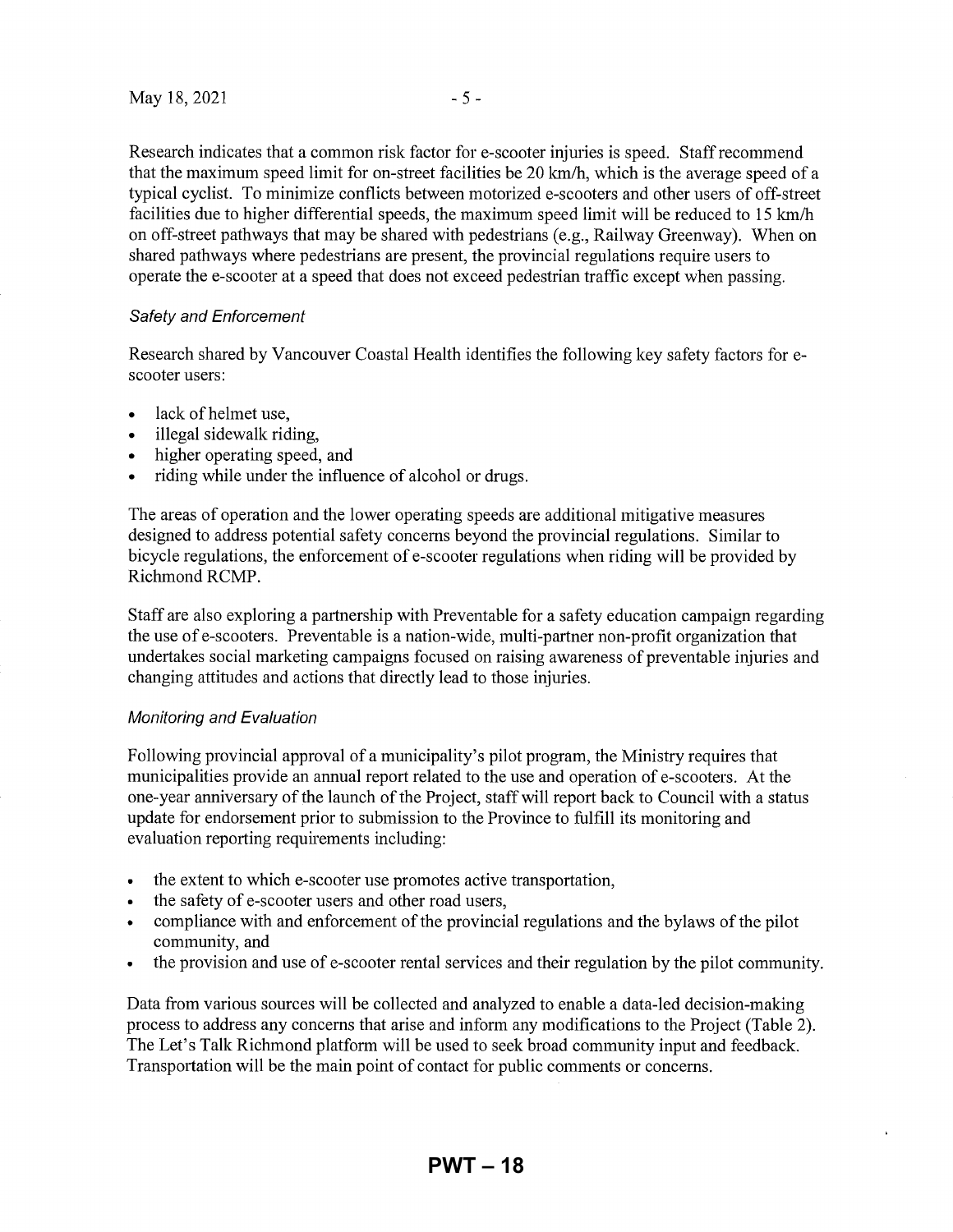| Data                     | <b>Purpose</b>                                                                        | <b>Source</b>                                        |  |  |  |
|--------------------------|---------------------------------------------------------------------------------------|------------------------------------------------------|--|--|--|
| Ridership                | Number of people are using e-scooters                                                 |                                                      |  |  |  |
| Destinations             | Where and when people are travelling<br>٠<br>Length of trip<br>٠<br>Trip routing<br>٠ | City, shared service<br>operator                     |  |  |  |
| User & Public Surveys    | Why and how people are using e-scooters<br>Public's opinion of e-scooters<br>٠        |                                                      |  |  |  |
| <b>Safety Monitoring</b> | Number, why and when people are injured<br>Types of injuries                          | Shared service operator,<br>Vancouver Coastal Health |  |  |  |

|  |  |  | Table 2: Data Sources to Support Monitoring and Evaluation |
|--|--|--|------------------------------------------------------------|
|  |  |  |                                                            |

### Proposed Bylaw Amendments

The following bylaw amendments are required to pennit the operation of e-scooters on City roadways and property as a pilot within the framework of the provincial regulations. Collectively, the proposed bylaw amendments bring into force the new provincial regulations relating to e-scooters and enable enforcement in Richmond.

### Traffic Bylaw No. 5870

The proposed amendments will allow e-scooters on roads with bike lanes, local roads, roads with a 30 km/h speed limit, and shared pathways within the City road right-of-way. The proposed amendments also regulate maximum speeds on different facilities and allow e-scooters users to ride in a crosswalk marked with elephant's feet similar to cyclists.

An additional amendment is proposed to address concerns the City has received regarding the speed of pedal bicycles and electric motor-assisted cycles (e-bikes) on pathways within the City road right-of-way that are shared with pedestrians. The speed differential with pedestrians can generate conflicts. Staff therefore propose that pedal bikes and e-bikes be limited to a maximum speed of 15 km/h on shared pathways.

While the Motor Vehicle Act already restricts riding on sidewalks, at the request of Richmond RCMP, a further bylaw amendment is proposed to explicitly prohibit bicycles, e-bikes and escooters from riding on the sidewalk unless otherwise signed.

### Public Parks and School Grounds Regulation Bylaw No. 8771

Motorized e-scooters are currently prohibited from operating on trails and paths within City parks or school grounds. The proposed amendments will permit the use of motorized e-scooters on paved greenways and pathways in City parks that are signed as shared use facilities. These pathways include the Railway Greenway, the Middle Arm Greenway, and Imperial Landing Park. E-scooters will not be permitted on pathways within school grounds as these facilities are typically not wide enough to safely accommodate shared uses. Staff will work with the School District to address any concerns that may arise. If adopted, the proposed amendment will require modification of existing signage on pathways to reflect that e-scooters are now permitted, and new signage on pathways that are currently not signed for shared use.

Similar to the Traffic Bylaw amendment, an additional amendment is proposed to govern the speed of pedal bicycles and electric motor-assisted cycles (e-bikes) on park pathways and trails

**PWT – 19**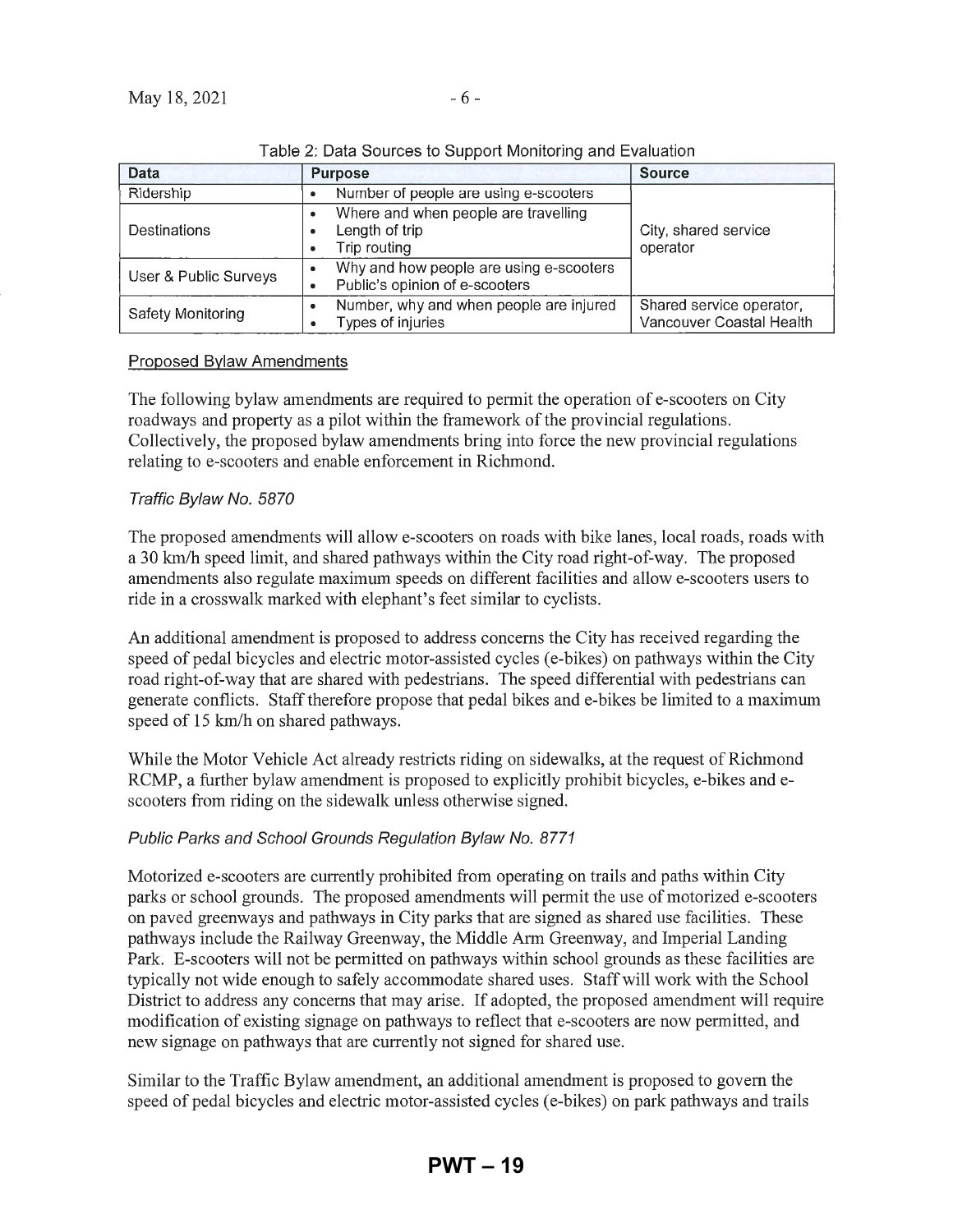shared with pedestrians. Pedal bikes and e-bikes will be limited to a maximum speed of 15 km/h on shared pathways and trails.

### *Municipal Ticket Information Authorization Bylaw No. 7321 and Notice of Bylaw Violation Dispute Adjudication Bylaw No. 8122*

The proposed amendments will allow enforcement of the Traffic Bylaw and Public Parks and School Grounds Regulation Bylaw amendments with associated fine amounts. The proposed fine amounts for the Municipal Ticket Information Authorization Bylaw No. 7321 are consistent with those for similar violations by cyclists as defined in the regulations of the provincial Offence Act. The proposed fine amounts for the Notice of Bylaw Violation Dispute Adjudication Bylaw No. 8122 are consistent with those for similar violations of regulations within the Public Parks and School Grounds Regulation Bylaw.

### Request for Proposals (RFP) to Operate Shared E-Scooter System

An RFP for the development and operation of a pilot public e-scooter share program by a third party was issued by the City on April 29, 2021 with a closing date of May 26, 2021. Following evaluation of the proposals received, a staff report will be presented in September 2021 with a recommendation for next steps.

### **Financial Impact**

The cost to revise existing signage and install new signage on paved greenways and pathways to allow the operation of e-scooters on these facilities can be accommodated within an existing approved capital account.

### **Conclusion**

Participation in the Province's Active Transportation Electric Kick Scooter Pilot Project will support the City's mobility targets and GHG emission and carbon reduction goals consistent with the Official Community Plan and the Community Energy and Emission Plan 2020-2050 Directions. Staff recommend that e-scooters be permitted to operate in Richmond on selected roadways and off-street paved pathways. Overall, the pilot project provides an opportunity for the City and the Province to research, test and evaluate the safety and efficiency of e-scooters to support cleaner and more sustainable transportation.

Jaravan

(604-276-4035) (604-276-4049)

JC:lce

Louis Armin

Joan Caravan Sonali Hingorani, P.Eng. Transportation Planner Transportation Engineer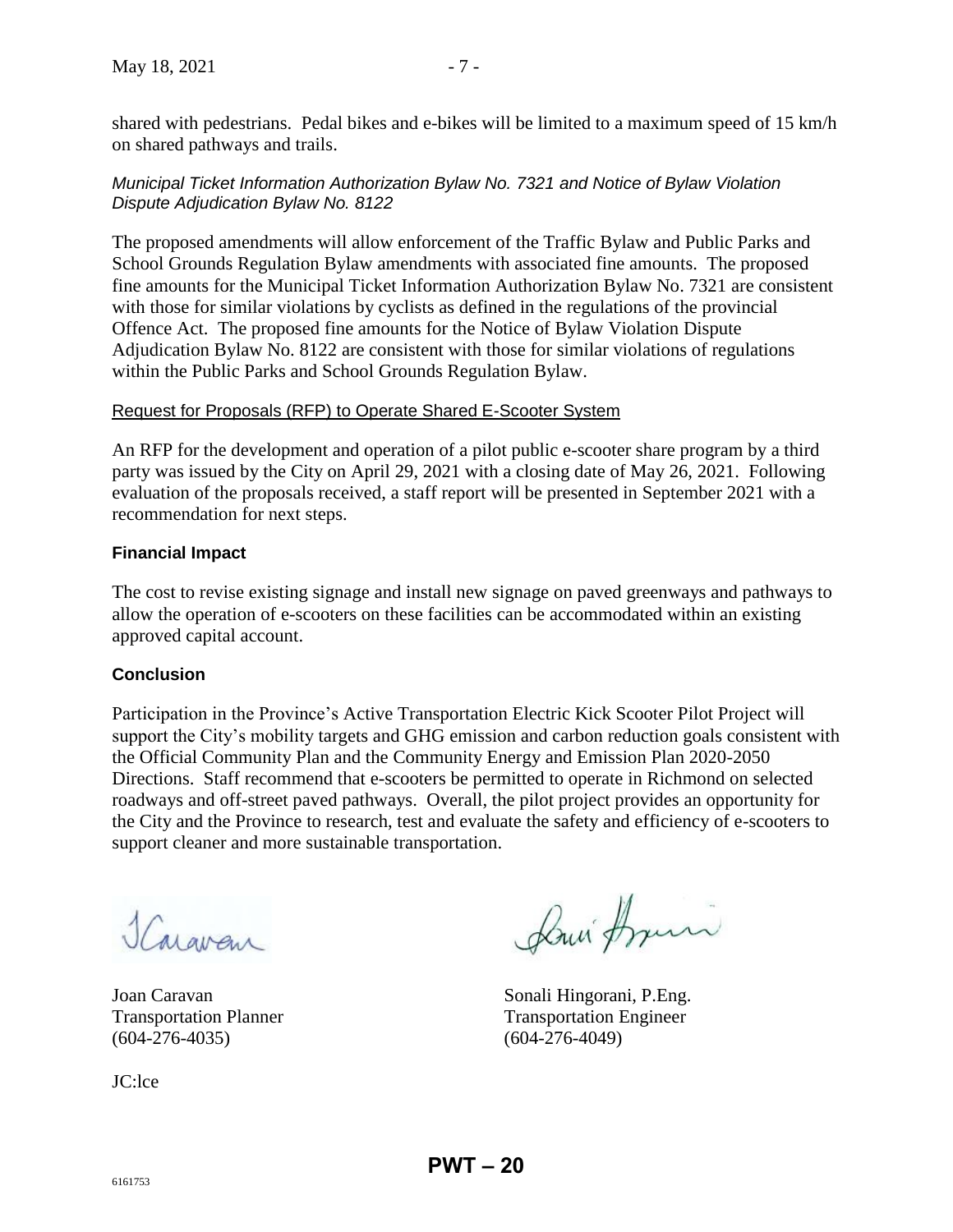

# **Traffic Bylaw No. 5870 Amendment Bylaw No. 10272**

The Council of the City of Richmond enacts as follows:

1. **Traffic Bylaw No. 5870,** as amended, is further amended at Section 1.2 by adding the following definitions in their appropriate place:

| Bicycle Lane              | means a lane reserved for cyclists by signage, pavement<br>markings or both, and includes a paved shoulder separated<br>from the travel lane by a white edge line. |
|---------------------------|--------------------------------------------------------------------------------------------------------------------------------------------------------------------|
| Designated Shared Pathway | means a two-way off-street paved pathway designated by<br>signage, pavement markings or both for shared use by<br>cyclists and pedestrians.                        |
| E-Scooter                 | means an electric kick scooter as set out in the <i>Electric</i><br>Kick Scooter Pilot Project Regulation, as amended or<br>replaced from time to time.            |
| Local Street              | means the roadway, but not the sidewalk or boulevard<br>portion, of a street that does not have lane lines or<br>directional dividing lines.                       |
| Motor Assisted Cycle      | has the meaning set out in the <i>Motor Vehicle Act</i> , as<br>amended or replaced from time to time.                                                             |

- 2. **Traffic Bylaw No. 5870,** as amended, is further amended by deleting Section 29.5 and replacing it with the following:
	- 29.5 No person shall ride a bicycle **ore-scooter** in a marked crosswalk, unless it is also marked by two lines of intermittent squares (elephant's feet) on one or both sides of the crosswalk, or it is otherwise signed to permit cycling.
- 3. **Traffic Bylaw No. 5870,** as amended, is further amended by deleting Section 29.6 and replacing it with the following:
	- 29.6 Any person riding a bicycle **ore-scooter** in a marked crosswalk also marked by two lines of intermittent squares (elephant's feet) on one or both sides of the crosswalk, or otherwise signed to permit cycling, must yield the right-of-way to any pedestrians in the marked crosswalk.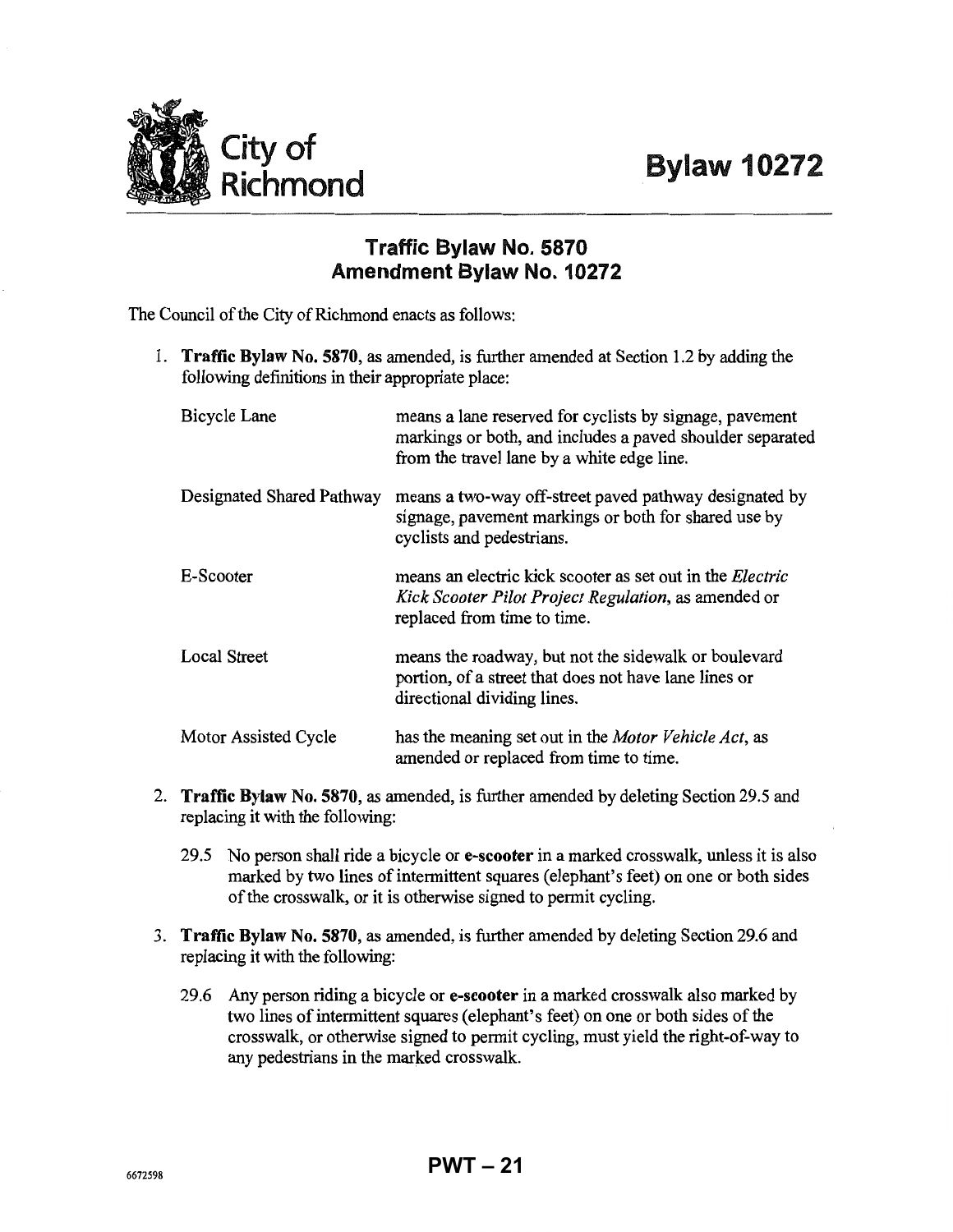- 4. Traffic Bylaw No. 5870, as amended, is further amended by adding a new Section 29.7 as follows:
	- 29.7 A person may not operate a bicycle, motor assisted cycle or e-scooter on a sidewalk unless otherwise directed by a sign.
- 5. Traffic Bylaw No. 5870, as amended, is further amended by adding a new Section 29.7 as follows:
	- 29.8 A person may not operate a bicycle or motor assisted cycle on a designated shared pathway at a speed exceeding 15 km/h.
- 6. Traffic Bylaw No. 5870, as amended, is further amended by adding a new Section 29.8 as follows:
	- 29.9 A person may operate an e-scooter:
		- (a) on any bicycle lane, local street and the roadways shown in Schedule B, which is attached and forms part of this Bylaw, at a speed not to exceed 20 km/h; and
		- (b) on a designated shared pathway at a speed not to exceed 15 km/h.
- 7. This Bylaw is cited as "Traffic Bylaw No. 5870, Amendment Bylaw No. 10272."

| <b>FIRST READING</b>  | CITY OF<br><b>RICHMOND</b>                               |
|-----------------------|----------------------------------------------------------|
| <b>SECOND READING</b> | <b>APPROVED</b><br>for content by<br>originating<br>dept |
| THIRD READING         | <b>APPROVED</b>                                          |
| <b>ADOPTED</b>        | for legality<br>by Solicitor<br>$\mathcal{B}$            |

MAYOR

### CORPORA TE OFFICER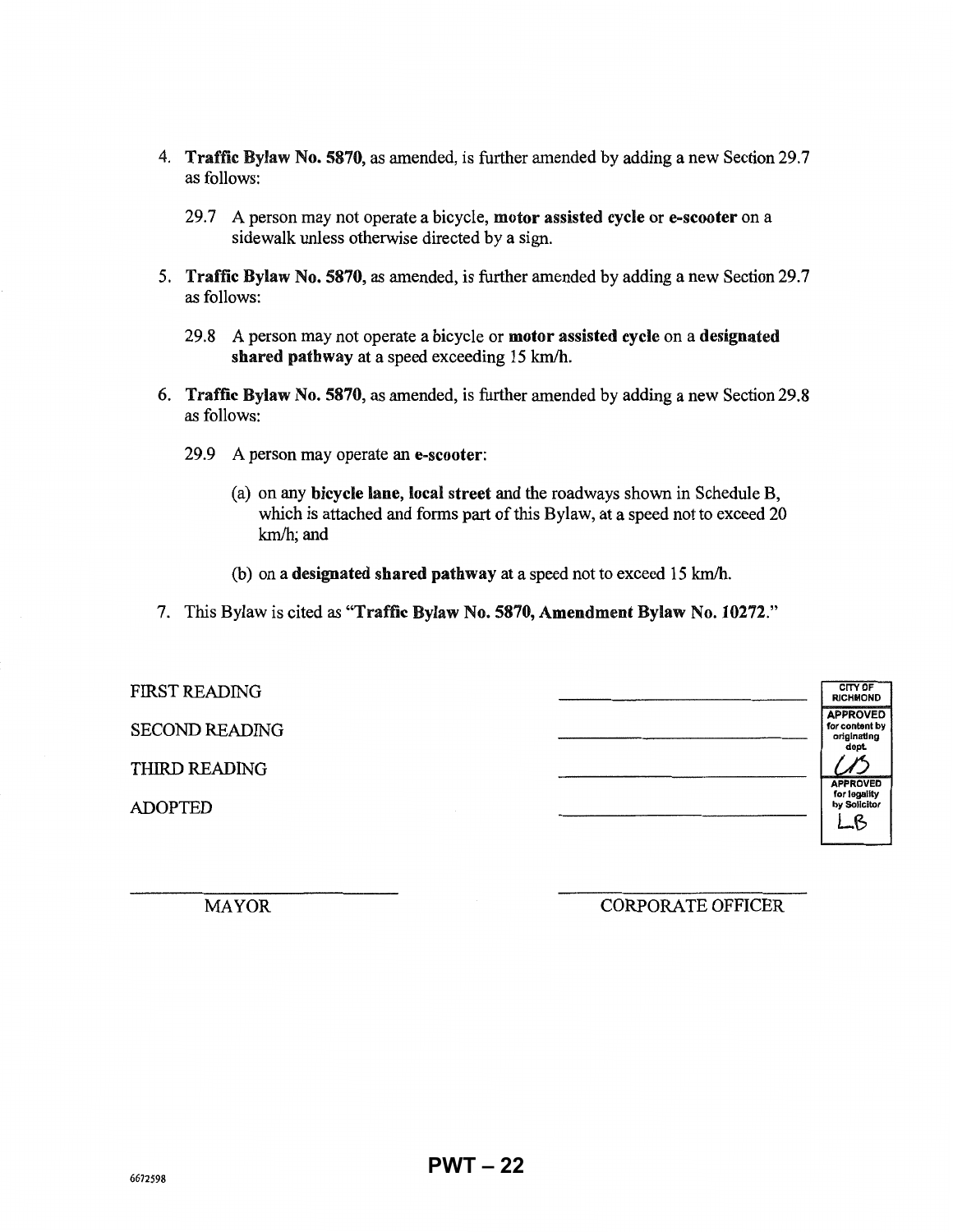

# Public Parks and School Grounds Regulation No. 8771 **Amendment Bylaw No. 10274**

The Council of the City of Richmond enacts as follows:

- 1. **Public Parks and School Grounds Regulation** No. 8771 is amended at Section 2.3.1 by adding a new Section 2.3.1 (d) as follows:
	- (d) operate a bicycle or **motor assisted cycle** at a speed exceeding 15 km/h in any **public park** or **school ground.**
- 2. **Public Parks and School Grounds Regulation No.** 8771 is amended by adding a new Section 2.3.3 as follows:
	- 2.3.3 A person must not operate an **e-scooter** in any **public park** or **school ground:** 
		- (a) except for a **designated shared pathway** in a **public park;** and
		- (b) at a speed exceeding 15 km/h.
- 3. **Public Parks and School Grounds Regulation No. 8771** is amended at Section 8.1 by adding the following definitions in their appropriate place:

| E-Scooter                 | means an electric kick scooter as set out in the <i>Electric</i><br>Kick Scooter Pilot Project Regulation, as amended or<br>replaced from time to time. |
|---------------------------|---------------------------------------------------------------------------------------------------------------------------------------------------------|
| Motor Assisted Cycle      | has the meaning set out in the Motor Vehicle Act, as<br>amended or replaced from time to time.                                                          |
| Designated Shared Pathway | means a two-way off-street paved pathway designated by<br>signage, pavement markings or both for shared use by<br>cyclists and pedestrians.             |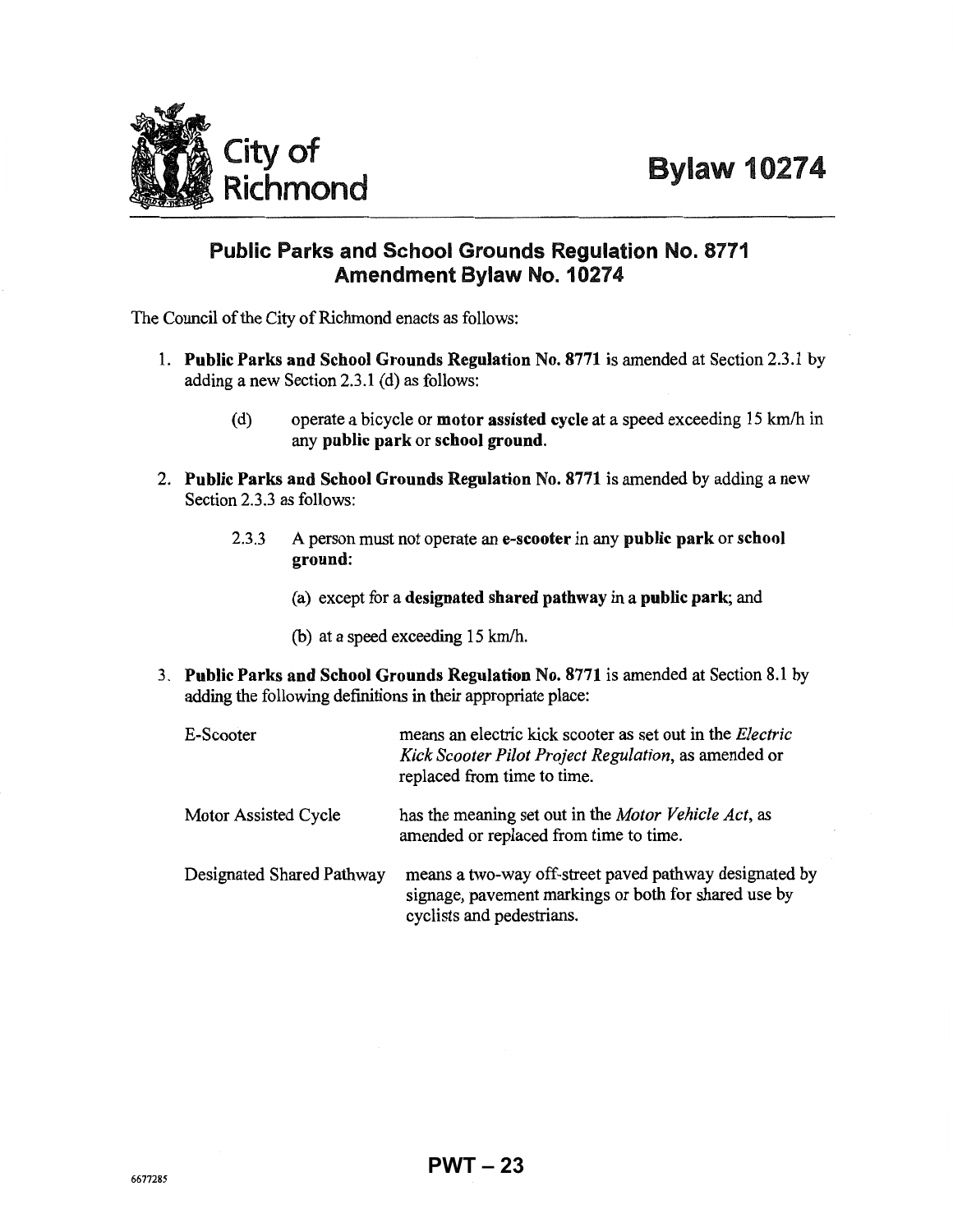4. This Bylaw is cited as "Public Parks and **School** Grounds Regulation No. 8771, Amendment Bylaw No. 10274."

| <b>FIRST READING</b>  | CITY OF<br><b>RICHMOND</b>                       |
|-----------------------|--------------------------------------------------|
| <b>SECOND READING</b> | <b>APPROVED</b><br>for content by<br>originating |
| THIRD READING         | <b>APPROVED</b>                                  |
| <b>ADOPTED</b>        | for legality<br>by Solicitor<br>LΒ               |
|                       |                                                  |

MAYOR CORPORATE OFFICER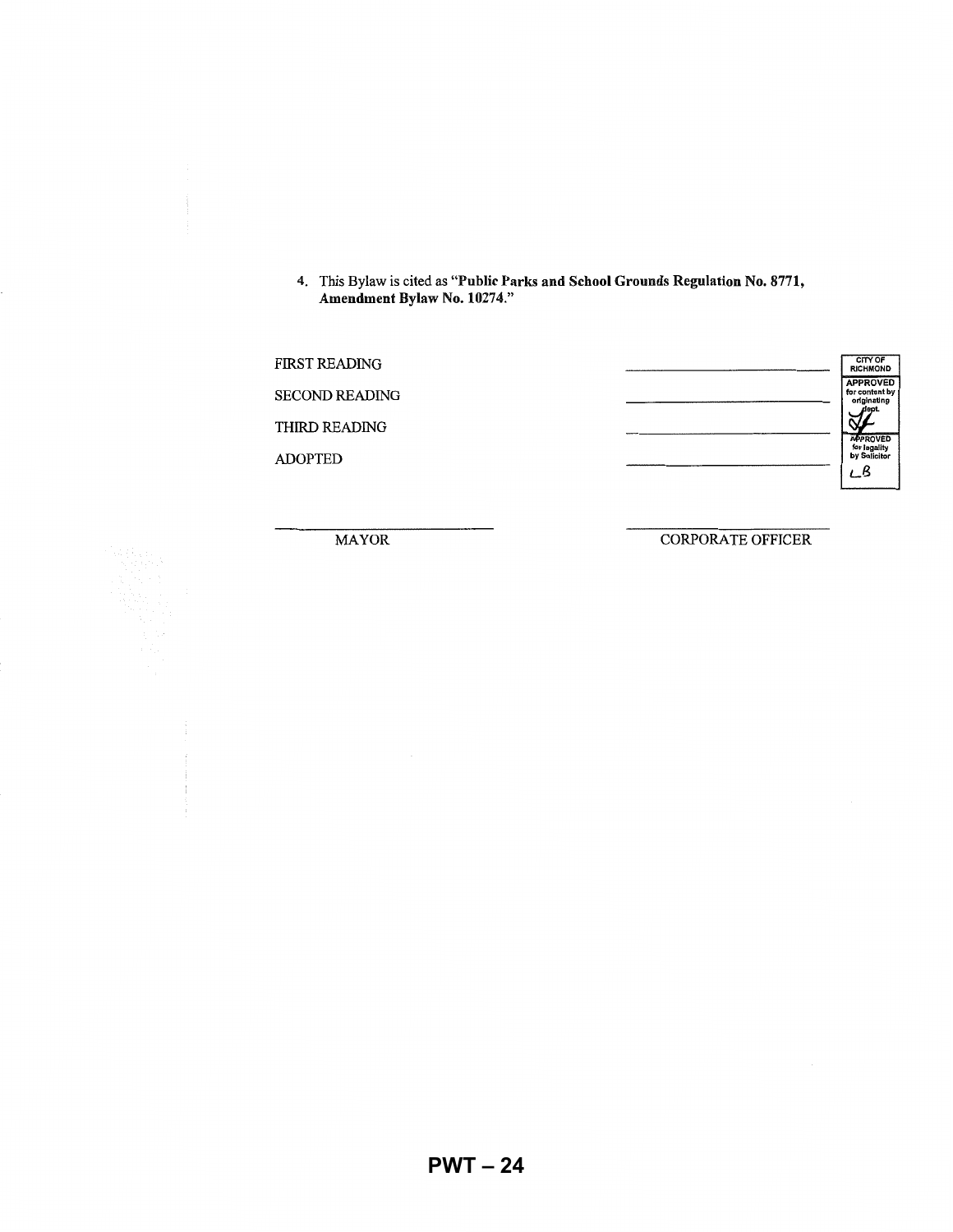

# Municipal Ticket Information Authorization Bylaw No. 7321 Amendment Bylaw No. 10275

The Council of the City of Richmond enacts as follows:

1. **Municipal Ticket Information Authorization Bylaw** No. 7321, as amended, is further amended at SCHEDULE B 12A by adding the following in the appropriate numbered order of Column 2:

### **SCHEDULE** B 12A

### **TRAFFIC BYLAW NO. 5870**

| Column 1                                                                                       | Column 2             | Column 3 |
|------------------------------------------------------------------------------------------------|----------------------|----------|
| <b>Offence</b>                                                                                 | <b>Bylaw Section</b> | Fine     |
| Operation of bicycle, motor assisted cycle or e-<br>scooter on sidewalk                        | 29.7                 | \$95     |
| Operation of bicycle or motor assisted cycle on<br>shared pathway at speed exceeding 15 km/h   | 29.8                 | \$95     |
| Operation of e-scooter on highway outside of<br>designated locations                           | 29.9(a)              | \$95     |
| Operation of e-scooter on highway in designated<br>locations at speed exceeding 20 km/h        | 29.9(a)              | \$95     |
| Operation of e-scooter on shared pathway in<br>designated locations at speed exceeding 15 km/h | 29.9(b)              | \$95     |

2. This Bylaw is cited as "Municipal Ticket Information Authorization Bylaw No. 7321, Amendment Bylaw No. 10274."

| <b>FIRST READING</b>  | <b>CITY OF</b><br><b>RICHMOND</b>                         |
|-----------------------|-----------------------------------------------------------|
| <b>SECOND READING</b> | <b>APPROVED</b><br>for content by<br>originating<br>dept. |
| THIRD READING         |                                                           |
| <b>ADOPTED</b>        | <b>APPROVED</b><br>for legality<br>by Solicitor<br>LB     |

# CORPORA TE OFFICER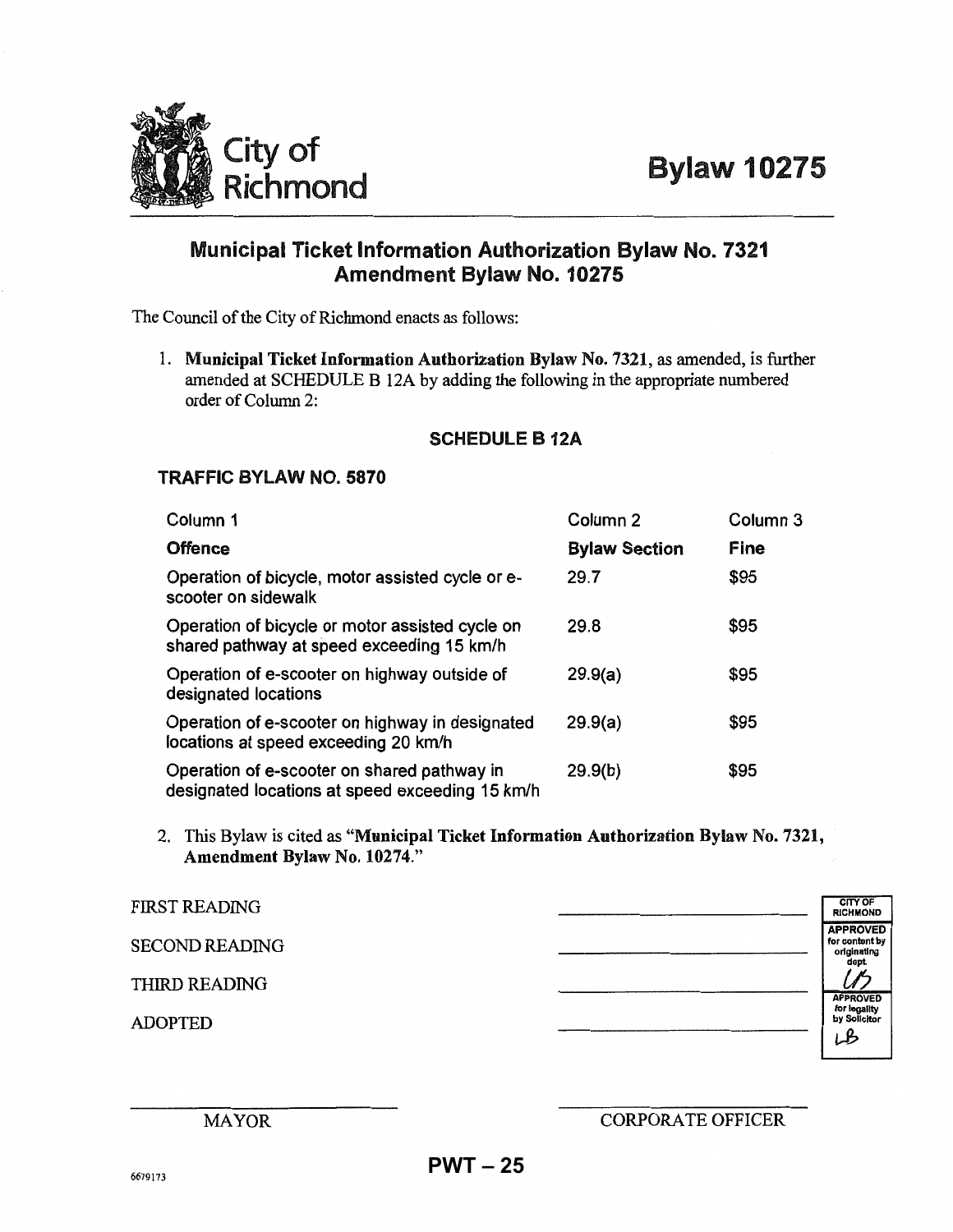

# Notice of Bylaw Violation Dispute Adjudication No. 8122 Amendment Bylaw No. 10276

The Council of the City of Richmond enacts as follows:

1. Notice of Bylaw Violation Dispute Adjudication No. 8122, as amended, is further amended in Schedule A at Schedule - Public Parks and School Grounds Regulation Bylaw No. 8771 by adding the following in the appropriate numbered order of Column A3 Section:

| Schedule - Public Parks and School Grounds Regulation Bylaw No. 8771<br>Designated Bylaw Contraventions and Corresponding Penalties |                                                                                   |                      |                                            |                  |                                  |                                 |                                                  |  |
|-------------------------------------------------------------------------------------------------------------------------------------|-----------------------------------------------------------------------------------|----------------------|--------------------------------------------|------------------|----------------------------------|---------------------------------|--------------------------------------------------|--|
| A1<br>Bylaw                                                                                                                         | A2<br>Description of<br>Contravention                                             | A3<br><b>Section</b> | A4<br>Compliance<br>Agreement<br>Available | A5<br>Penalty    | А6<br>Early<br>Payment<br>Option | A7<br>Late<br>Payment<br>Amount | A8<br>Compliance<br><b>Agreement</b><br>Discount |  |
| Public-<br>Parks and<br>School<br>Grounds<br>Regulation<br>Bylaw No.<br>8771                                                        | <b>Period of Time</b><br>from Receipt<br>(inclusive)                              |                      | n/a                                        | 29 to 60<br>days | 1 to 28<br>days                  | 61 days<br>or more              | n/a                                              |  |
|                                                                                                                                     | Operating a bicycle<br>or motor assisted<br>cycle at a speed<br>exceeding 15 km/h | 2.3.1(d)             | <b>No</b>                                  | \$150.00         | \$125.00                         | \$175.00                        | n/a                                              |  |
|                                                                                                                                     | Operating an e-<br>scooter in an<br>unauthorized area                             | 2.3.3(a)             | No                                         | \$150.00         | \$125.00                         | \$175.00                        | n/a                                              |  |
|                                                                                                                                     | Operating an e-<br>scooter at a speed<br>exceeding 15 km/h                        | 2.3.3(b)             | No.                                        | \$150.00         | \$125.00                         | \$175.00                        | n/a                                              |  |